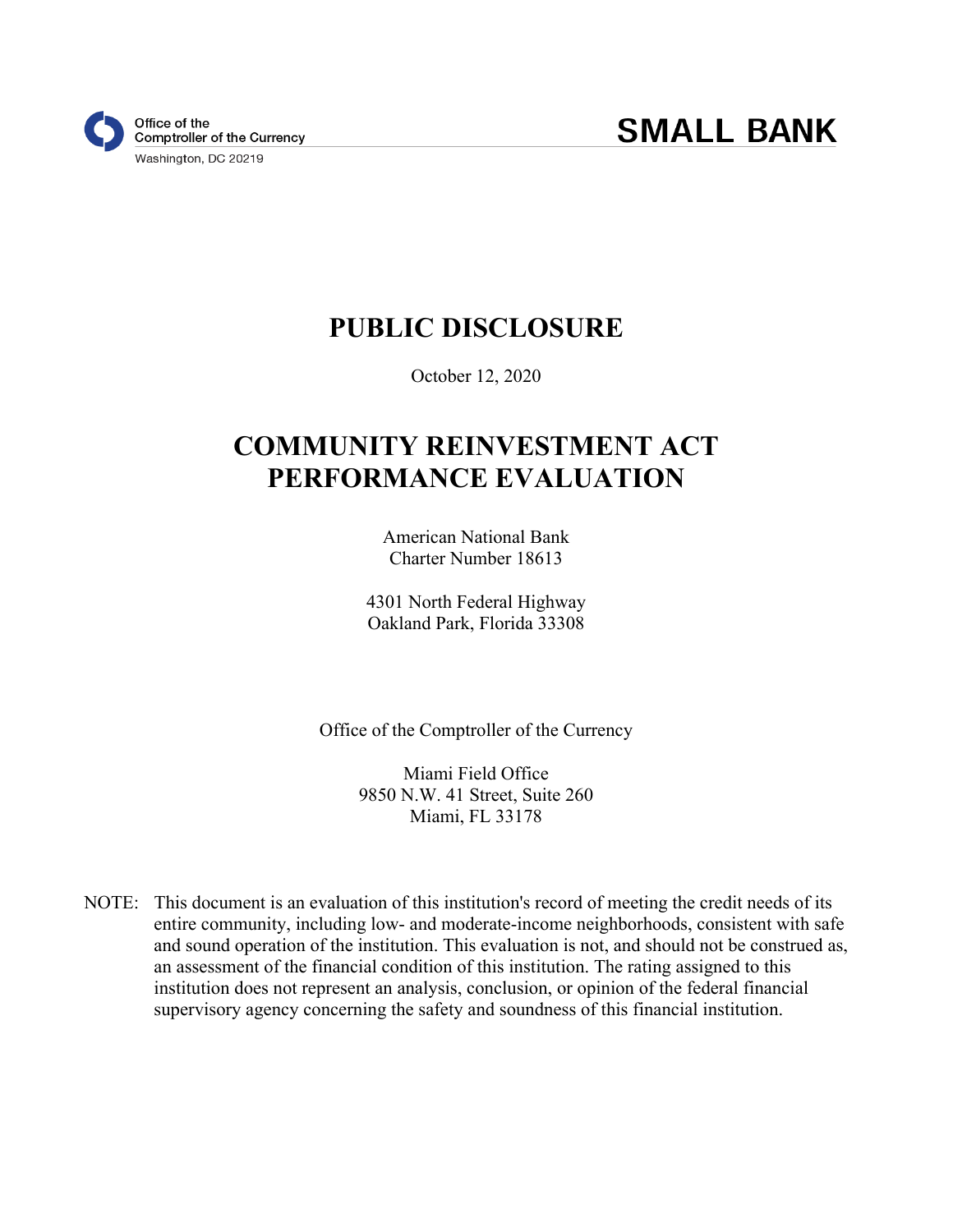#### Charter Number: 18613

## **Table of Contents**

| $\mathbf 3$    |
|----------------|
|                |
| 4              |
| $\overline{4}$ |
| $A-1$          |
| $B-1$          |
| $C-1$          |
| $D-1$          |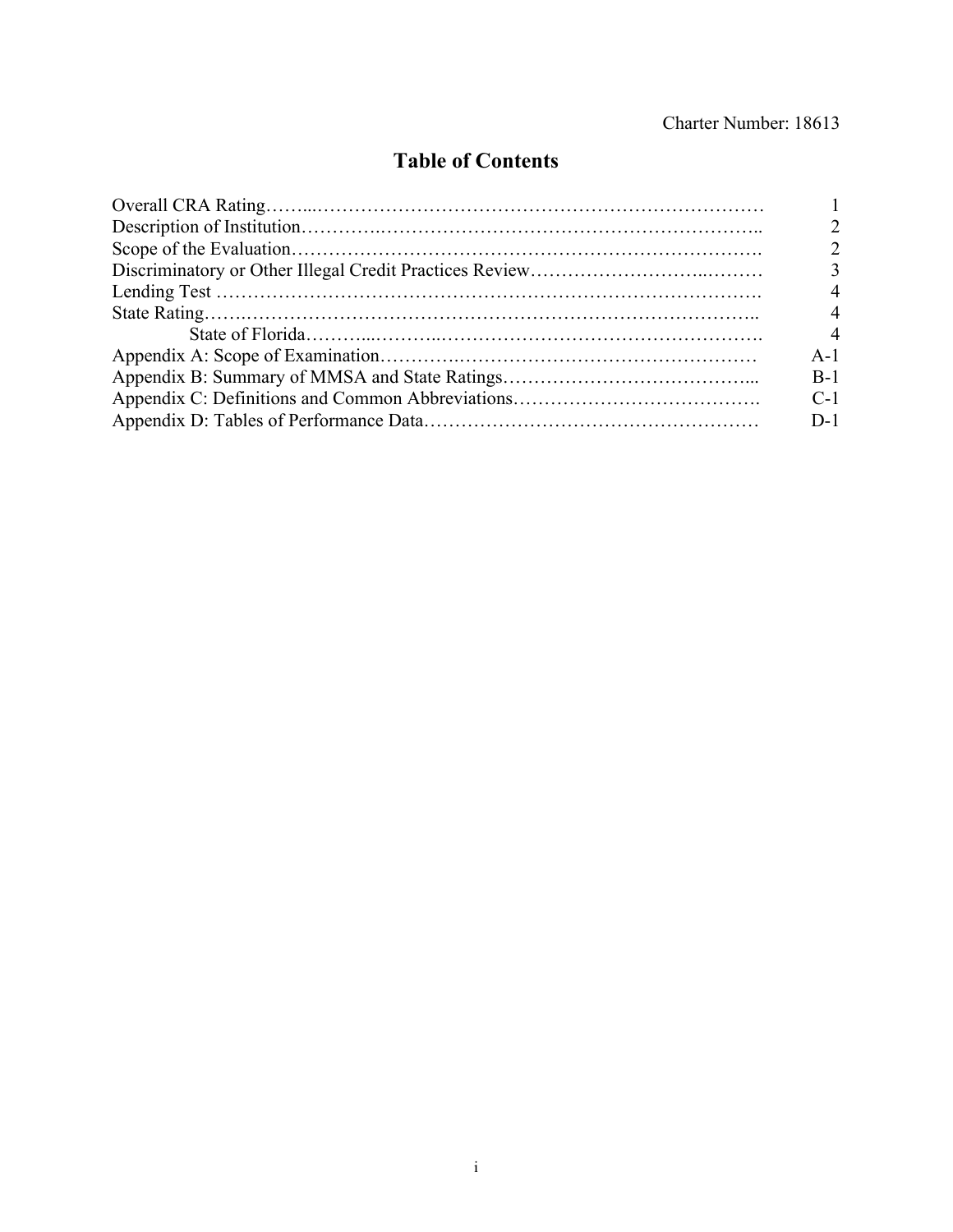## **Overall CRA Rating**

#### **Institution's CRA Rating:** This institution is rated **Satisfactory**

#### **The lending test is rated: Satisfactory**

The major factors that support this rating include:

- the reasonable distribution of both loans in low- and moderate-income (LMI) geographies and lending to small businesses with revenues of \$1 million or less;
- a substantial majority of loans purchased or originated in the assessment area (AA); and
- a more than reasonable loan-to-deposit (LTD) ratio.

#### **Loan-to-Deposit Ratio**

Considering the Bank's size, financial condition, and credit needs of the AA, the Bank's LTD ratio is more than reasonable.

The Bank's quarterly average LTD ratio since the last CRA Performance Evaluation is 90.7 percent, which exceeds the 88.9 percent quarterly average of other similarly situated banks in the Bank's assessment area for the evaluation period. The similarly situated banks had quarterly average ratios ranging from 71.0 percent to 97.0 percent. The four peer banks and their quarterly average LTD ratios were as follows: Executive National Bank (91.5 percent), Sunstate Bank (71.0 percent), Intercredit Bank, National Association (97.0 percent) and Eastern National Bank (96.0 percent). The LTD is calculated on a bank-wide basis.

#### **Lending in Assessment Area**

A substantial majority of the Bank's loans are inside its assessment area (AA).

The Bank originated and purchased 90 percent of its total loans inside the Bank's AA during the evaluation period. This analysis is performed at the Bank, rather than the AA level. This percentage does not include extensions of credit by affiliates that may be considered under the other performance criteria.

| Lending Inside and Outside of the Assessment Area |        |               |                 |               |                 |                                 |               |         |               |              |
|---------------------------------------------------|--------|---------------|-----------------|---------------|-----------------|---------------------------------|---------------|---------|---------------|--------------|
| Loan Category                                     |        |               | Number of Loans |               |                 | Dollar Amount of Loans \$(000s) | Total         |         |               |              |
|                                                   | Inside |               | Outside         |               | Total           | Inside                          |               | Outside |               |              |
|                                                   | #      | $\frac{0}{0}$ | #               | $\frac{0}{0}$ | #               |                                 | $\frac{0}{0}$ |         | $\frac{0}{0}$ | $$^{(000s)}$ |
| <b>Small Business</b>                             |        | 90.0          |                 | 10.0          | 30              | 14,356                          | 88.5.0        | 1,865   | 11.5          | 16,221       |
| Total                                             | 27     | 90.0          |                 | 10.0.8        | $\overline{30}$ | 14,356                          | 88.5          | 1,865   | 11.5          | 16,221       |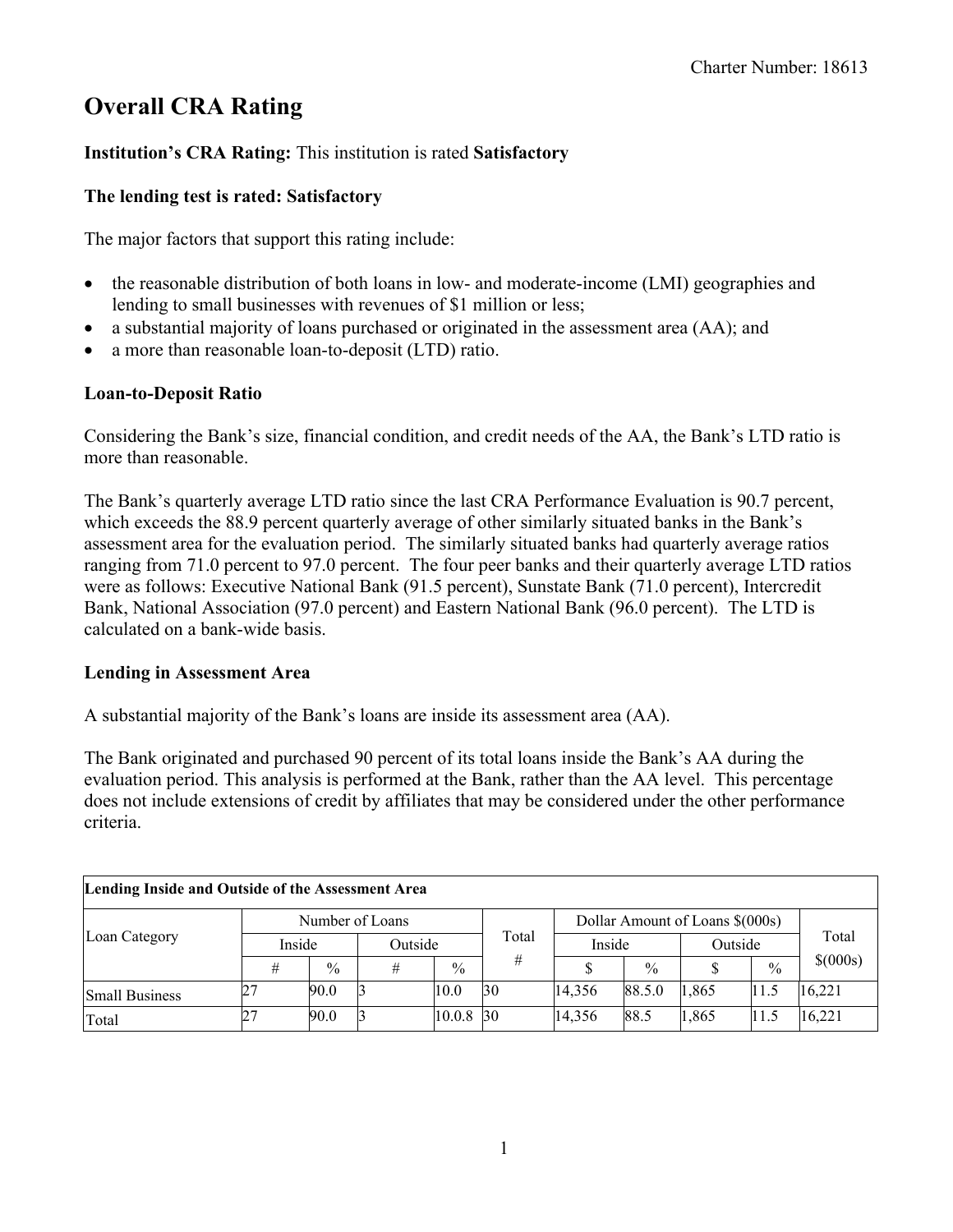### <span id="page-3-0"></span>**Description of Institution**

American National Bank (ANB) is an intrastate community bank headquartered in Oakland Park, Florida. The bank is a wholly owned subsidiary of ANB Holdings, Inc., a one-bank holding company with total consolidated assets of \$305.0 million. The Bank has no operating subsidiaries. ANB operates from one office, its headquarters, that is located in a middle-income geography. The Bank has one affiliate, ANB Eagle, Inc., formed under ANB Holdings, Inc. to handle problem assets. No activity involving the affiliate was considered in evaluating the Bank's CRA performance.

The Bank offers a variety of deposit and loan products for businesses and individuals. As of December 31, 2019, total loans were \$220.1 million and represented approximately 72.2 percent of total assets. The loan portfolio is comprised of 80.5 percent commercial real estate loans, 9.9 percent residential loans, 9.6 percent commercial and industrial loans, and less than 1.0 percent consumer loans. Total assets equaled \$305.0 million and tier 1 capital was \$46.3 million. Total deposits were \$254.7 million.

There are no legal, financial, or other factors that impede the Bank's ability to meet the credit needs in its AA. At its last CRA evaluation dated April 03, 2017, the Bank was rated "Satisfactory." The Bank designated Broward County as its AA. This AA, which is the Metropolitan Division (MD) 22744, meets the requirements of the CRA regulation and does not arbitrarily exclude LMI geographies. MD 22744 is part of the MSA 33100 Miami-Fort Lauderdale-West Palm Beach that includes Miami-Dade, Broward, and Palm Beach counties. The Bank principally originates loans in Broward County but also lends in Miami-Dade and Palm Beach Counties.

## **Scope of the Evaluation**

#### **Evaluation Period/Products Evaluated**

This Performance Evaluation assesses the Bank's performance under the Small Bank Lending Test. The evaluation period ranged from April 3, 2017, the date of the last CRA Performance Evaluation, through December 31, 2019. However, we concentrated on lending activity from January 1, 2017, to December 31, 2019. Loans reviewed from January 1, 2017, through April 3, 2017, were not considered in the last CRA Performance Evaluation since the lending period for that evaluation ended December 31, 2016.

In evaluating the Bank's lending performance, we reviewed a sample of loans to businesses, the Bank's primary loan product. We omitted Tables O, P, S, and T because home mortgages and farm loans were not primary loan products for ANB.

#### **Selection of Areas for Full-Scope Review**

In each state where the Bank has an office, one or more AAs within that state were selected for a fullscope review. For purposes of this evaluation, bank-delineated assessment areas located within the same metropolitan statistical area (MSA), multistate metropolitan statistical area (MMSA), or combined statistical area (CSA) are combined and evaluated as a single AA. Similarly, bank-delineated non-MSA AAs within the same state are combined and evaluated as a single area. These combined AAs may be evaluated as full- or limited-scope. Refer to the "Scope" section under each State Rating for details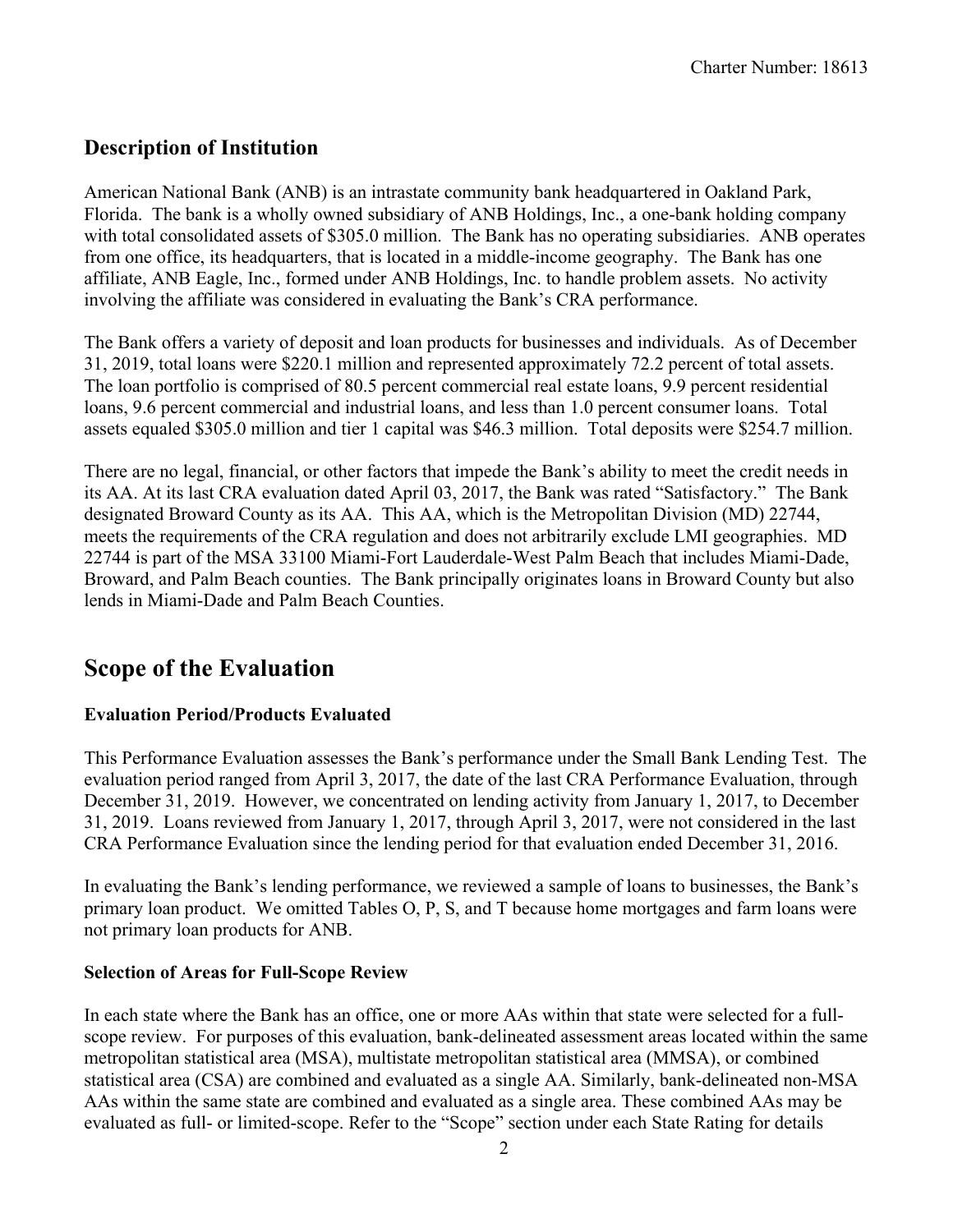<span id="page-4-0"></span>regarding how full-scope AAs were selected. Refer to appendix A, Scope of Examination, for a list of full- and limited-scope AAs.

#### **Ratings**

The bank's overall rating is a blend of the state ratings, and where applicable, multistate ratings. Conclusions for ANB's rating are based on its operations in the state of Florida, and there are no MMSAs in the Bank's AA.

The MMSA rating and state ratings are based on performance in all bank AAs. Refer to the "Scope" section under each state and MMSA Rating section for details regarding how the areas were weighted in arriving at the respective ratings.

## **Discriminatory or Other Illegal Credit Practices Review**

Pursuant to 12 CFR 25.28(c) or 195.28(c), respectively, in determining a national bank's or federal savings association's (collectively, bank) CRA rating, the OCC considers evidence of discriminatory or other illegal credit practices in any geography by the bank, or in any AA by an affiliate whose loans have been considered as part of the bank's lending performance. As part of this evaluation process, the OCC consults with other federal agencies with responsibility for compliance with the relevant laws and regulations, including the U.S. Department of Justice, the U.S. Department of Housing and Urban Development, and the Bureau of Consumer Financial Protection, as applicable.

The OCC has not identified that this institution has engaged in discriminatory or other illegal credit practices that require consideration in this evaluation.

The OCC will consider any information that this institution engaged in discriminatory or other illegal credit practices, identified by or provided to the OCC before the end of the institution's next performance evaluation in that subsequent evaluation, even if the information concerns activities that occurred during the evaluation period addressed in this performance evaluation.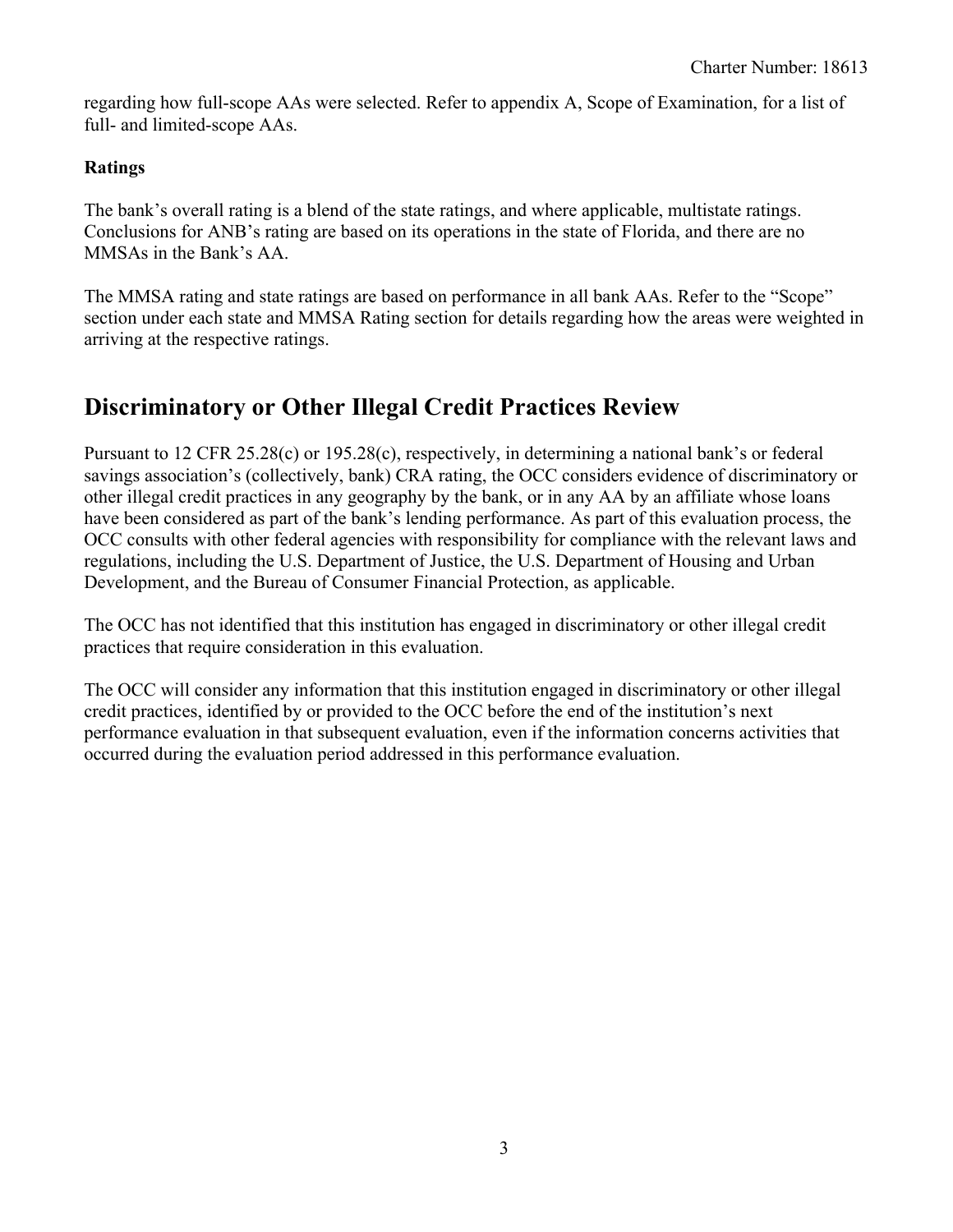## <span id="page-5-0"></span>**State Rating**

### **State of Florida**

### **CRA rating for the State of Florida1 :** Satisfactory

#### **The Lending Test is rated:** Satisfactory

The major factors that support this rating include:

- The Bank's average quarterly loan-to-deposit ratio is more than reasonable for the evaluation period,
- A substantial majority of the Bank's loan originations are within its AA,
- A reasonable distribution of loans to businesses of different sizes, and
- A reasonable geographic distribution of loans in the AA.

## **Description of Institution's Operations in Florida**

As discussed earlier, ANB's assessment area is comprised of all of Broward County, which is equivalent to Metropolitan Division 22744 (Fort Lauderdale-Pompano Beach-Deerfield Beach, FL). The geographic and borrower analyses are conducted at the MSA level rather than the MD level. Refer to the table in appendix A for a list of all AAs under review.

The Bank is primarily a commercial bank offering products and services that meet the needs of local small business owners and real estate investors. ANB's 1-4 family mortgages are typically secured by investment and income-producing properties. During the evaluation period, the Bank did not offer purchase money mortgages for primary residences, as the Bank does not have the level of support staff needed to originate, close, and service residential mortgages. On a limited basis, the Bank offers a home equity line of credit product to existing and, occasionally, new customers, which is secured by the customer's primary residence.

 changes, the three years of data where combined. There were Office of Management and Budget (OMB) boundary changes in 2017 that affected the 2019 year. However, these changes did not cause any boundary changes in MSA 33100. With no boundary

The Bank offers a variety of deposit and loan products to foreign and domestic businesses and individuals, as described in its CRA Public File. The Bank's primary business focus is commercial lending. There are no affiliate or subsidiary activities that are relevant to this evaluation, and such activity does not affect the Bank's ability to lend or invest in its community. The Bank's competitors

 $1$ . This rating reflects performance within the state. The statewide evaluations do not reflect performance in the parts of those states contained within a MMSA.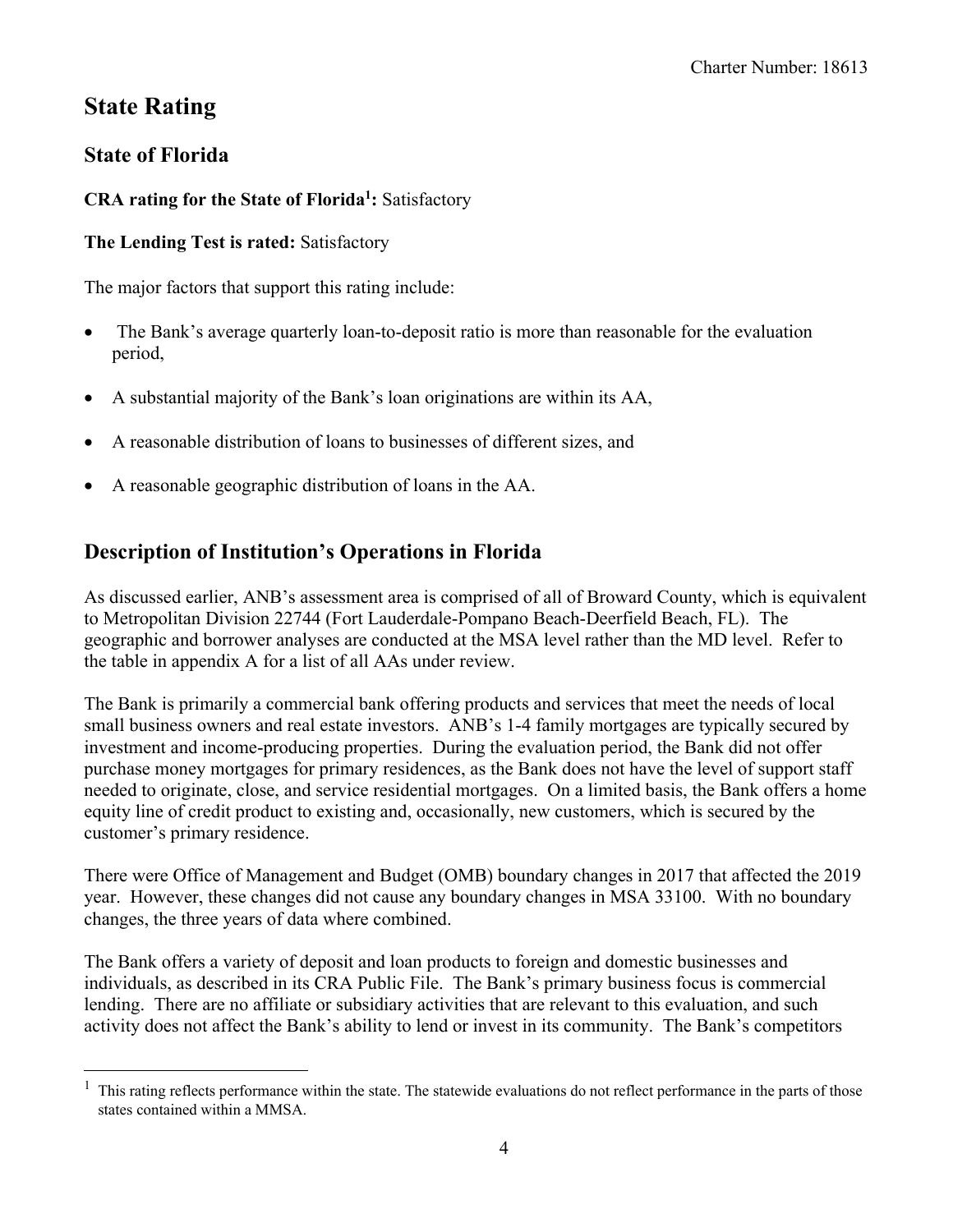include other local community banks in its AA, some of the largest banks that have a nationwide footprint, and credit unions and nonbank financial entities that compete for residential and business loans.

We determined community credit needs in the full-scope AA through one local community contact and by reviewing CRA performance evaluations from banks operating in the Bank's AA. The community contact was an economic development organization in the AA. The contact indicated that credit needs are among businesses in underserved communities, minority and women owned businesses, and small businesses doing business with the county.

The following table depicts the demographic information for the AA.

#### **Description of Institution's Operations in Miami-Ft. Lauderdale-West Palm Beach Assessment Area (MSA 33100)**

| Table A – Demographic Information of the Assessment Area                                                                                                                                   |           |               |                                     |                           |                          |                   |  |  |  |  |
|--------------------------------------------------------------------------------------------------------------------------------------------------------------------------------------------|-----------|---------------|-------------------------------------|---------------------------|--------------------------|-------------------|--|--|--|--|
| Assessment Area: MSA 33100 Miami-Ft Lauderdale-West Palm Beach, FL                                                                                                                         |           |               |                                     |                           |                          |                   |  |  |  |  |
| <b>Demographic Characteristics</b>                                                                                                                                                         | ₩         | Low<br>% of # | Moderate<br>$%$ of #                | <b>Middle</b><br>$%$ of # | <b>Upper</b><br>$%$ of # | $NA*$<br>$%$ of # |  |  |  |  |
| Geographies (Census Tracts)                                                                                                                                                                | 1,219     | 6.2           | 28.2                                | 29.5                      | 33.6                     | 2.5               |  |  |  |  |
| Population by Geography                                                                                                                                                                    | 5,861,000 | 5.8           | 28.9                                | 31.5                      | 33.4                     | 0.4               |  |  |  |  |
| Housing Units by Geography                                                                                                                                                                 | 2,484,604 | 5.5           | 27.9                                | 30.9                      | 35.3                     | 0.3               |  |  |  |  |
| Owner-Occupied Units by<br>Geography                                                                                                                                                       | 1,248,038 | 2.6           | 23.2                                | 32.9                      | 41.2                     | 0.2               |  |  |  |  |
| Occupied Rental Units by<br>Geography                                                                                                                                                      | 799,004   | 10.1          | 36.4                                | 30.1                      | 22.9                     | 0.5               |  |  |  |  |
| Vacant Units by Geography                                                                                                                                                                  | 437,562   | 5.6           | 25.9                                | 26.7                      | 41.2                     | 0.6               |  |  |  |  |
| Businesses by Geography                                                                                                                                                                    | 962,932   | 4.2           | 21.9                                | 28.3                      | 44.4                     | 1.2               |  |  |  |  |
| Farms by Geography                                                                                                                                                                         | 14,056    | 4.6           | 24.1                                | 29.7                      | 41.2                     | 0.4               |  |  |  |  |
| Family Distribution by Income<br>Level                                                                                                                                                     | 1,330,793 | 23.1          | 17.0                                | 17.7                      | 42.2                     | 0.0               |  |  |  |  |
| Household Distribution by<br>Income Level                                                                                                                                                  | 2,047,042 | 25.1          | 15.7                                | 16.6                      | 42.6                     | 0.0               |  |  |  |  |
| Median Family Income MSA - 33100<br>Miami-Ft. Lauderdale- West Palm Beach,<br>FI                                                                                                           |           | \$64,653      | Median Housing Value                |                           |                          | \$227,861         |  |  |  |  |
|                                                                                                                                                                                            |           |               | <b>Median Gross Rent</b>            | \$1,194                   |                          |                   |  |  |  |  |
|                                                                                                                                                                                            |           |               | <b>Families Below Poverty Level</b> | 13.5%                     |                          |                   |  |  |  |  |
| Source: 2015 ACS Census and 2019 D&B Data Due to rounding, totals may not equal 100.0<br>(*) The NA category consists of geographies that have not been assigned an income classification. |           |               |                                     |                           |                          |                   |  |  |  |  |

MSA 33100 was severely impacted by the housing crisis that began with declining housing prices in 2006 and 2007 leading to the national recession that ended in 2009. Recovery was slow; but for the past 10 years that includes the evaluation period, employment, home sales, and business development have improved. The poverty level for the AA is high with 16.3 percent of families living below the poverty level. Economic recovery was sluggish during the evaluation period but improved when considering the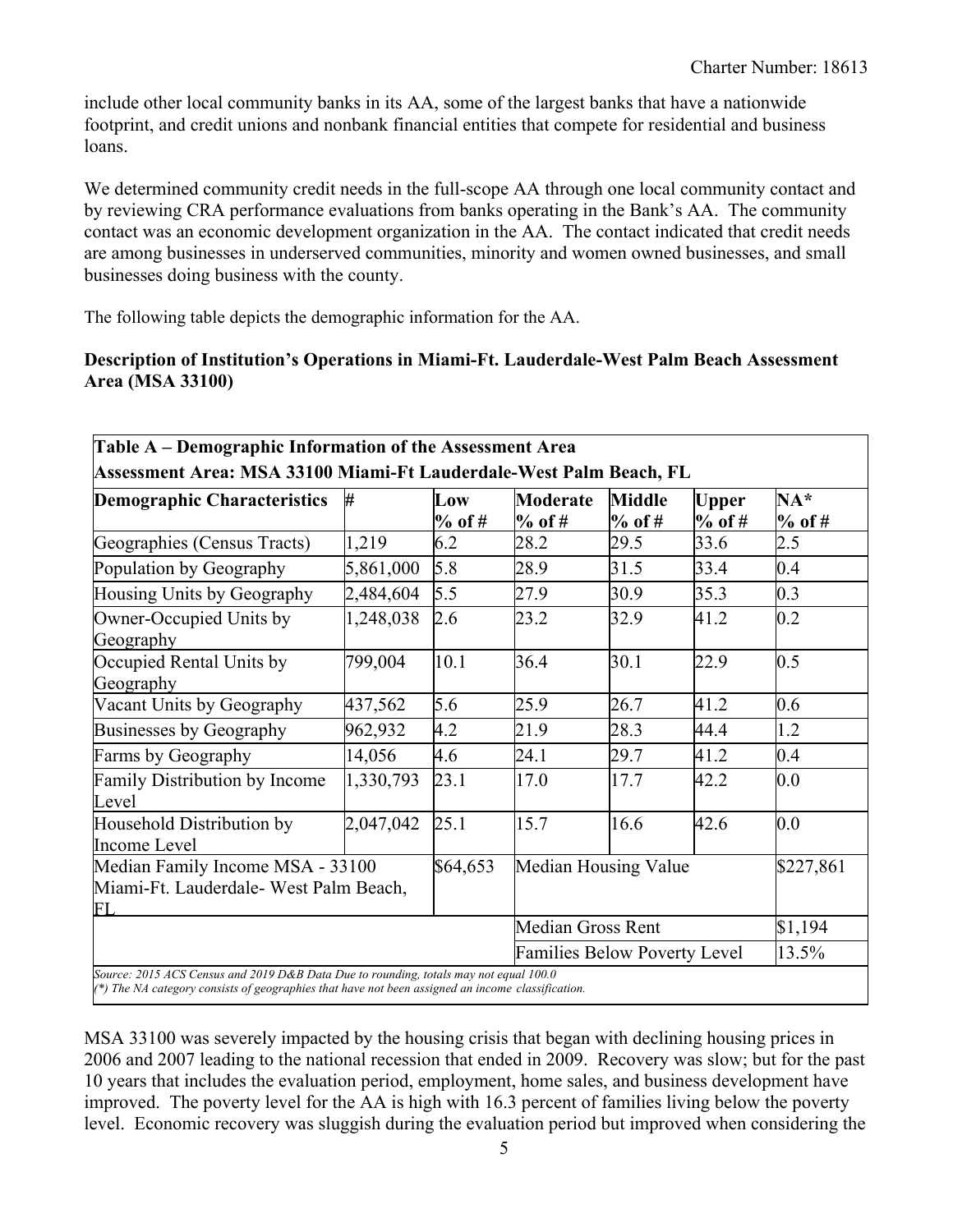increased employment, the decrease in foreclosure filings, the increase in home sales, and other financial market indicators such as increased business profits. According to the Bureau of Labor Statistics, the MSA 33100 unemployment rate decreased and was lower than the state of Florida and the national rate during the evaluation period.

| <b>Unemployment Rates</b>                              |               |               |               |  |  |  |  |  |  |  |
|--------------------------------------------------------|---------------|---------------|---------------|--|--|--|--|--|--|--|
|                                                        | December 2017 | December 2018 | December 2019 |  |  |  |  |  |  |  |
| <b>United States</b>                                   |               |               |               |  |  |  |  |  |  |  |
| State of Florida                                       |               |               |               |  |  |  |  |  |  |  |
| Miami-Fort Lauderdale-West Palm<br>Beach, FL MSA 33100 |               |               |               |  |  |  |  |  |  |  |

Despite the economic improvements, the high poverty level of 16.3 percent, the lack of affordable housing inventory, and high housing costs are key challenges for LMI families to purchase homes without additional support from loan subsidies. The additional costs of insurance and taxes further increase the cost of owning a home. Many lower priced homes are quickly purchased for cash by investors, further limiting the number of affordable homes available to LMI buyers. The 2015 American Community Survey (ACS) Census estimates the median value of owner-occupied housing units for MSA 33100 to be \$227,861.

Based on the median family income at the MSA level, low-income is considered less than 50 percent of the median family income, which would be an income of less than \$32,326 per year. Moderate income is less than 80 percent of the median income, or \$51,722, but not less than 50 percent of the median family income. Rents are also high in the AA with a median monthly gross rent for a two-bedroom apartment at \$1,444 according to the United States Department of Housing and Urban Development (HUD) fair market rents for 2019, and the median rent for the MSA is \$1,194. LMI renters, particularly low-income, also need rental subsidies to assist with rental payments.

Competition for financial services within MSA 33100 is intense and includes several branches of nationwide and regional banks, local community banks, credit unions, mortgage companies, and other nonbank financial service providers. As of June 30, 2019, the Federal Deposit Insurance Corporation (FDIC) reports that there are 89 banks in the AA operating 1,503 offices. ANB ranked 57th with \$272.0 million in total deposits and a deposit market share of approximately 0.1 percent.

According to Dunn and Bradstreet as of June 2019, there were 962,932 non-farm businesses in MSA 33100, of which approximately 91.9 percent are considered small businesses. Major industries include healthcare, real estate development, trade business with Latin America, and tourism. The five largest employers in the AA include Publix Super Markets (39,240 employees), Baptist Health South Florida (23,000 employees), University of Miami (16,188 employees), Memorial Healthcare System (13,841 employees), and American Airlines (13,500 employees).

There are numerous nonprofit organizations located in the AA. These organizations provide various services to LMI people or small businesses, such as affordable housing opportunities, financial literacy training, support for economic development activities, etc. Opportunities exist for banks to make donations, originate or purchase loans, partner with the nonprofit organizations with a community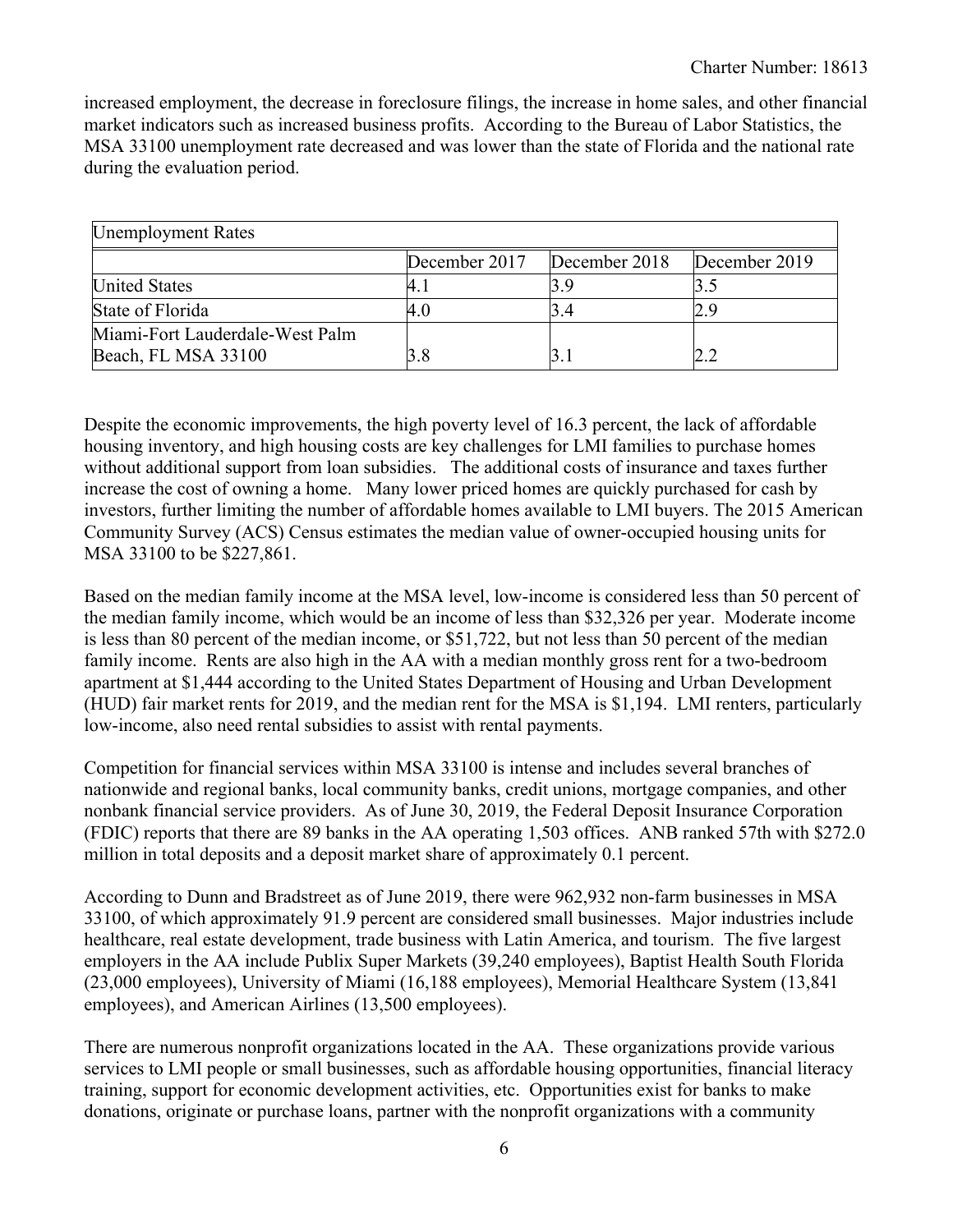development mission or purpose in loan relationships to LMI individuals or small businesses, conduct literacy workshops, and more. Opportunities to purchase CRA qualified investments are highly competitive among the AA banks. These types of investments are created from affordable housing lending for LMI individuals, small business lending, and lending in low- and moderate-income geographies.

### **Scope of Evaluation in Florida**

We evaluated the CRA performance of ANB using Small Bank performance criteria. Our evaluation covered the period from April 3, 2017, through December 31, 2019, for business loans. The coronavirus pandemic is not addressed in the analysis because the pandemic occurred after the evaluation period. The Bank's strategic focus is business lending. Consistent with the Bank's primary lending focus, loans to businesses were sampled. We did not include home mortgage lending in our analysis, as it is not a primary product for the Bank. The Bank has one AA, and the AA received a full-scope review.

## **LENDING TEST**

The Bank's performance under the Lending Test in Florida is rated Satisfactory.

### **Conclusions for Area Receiving a Full-scope Review**

Based on a full-scope review, the Bank's performance in the partial MSA 33100 is good.

### **Distribution of Loans by Income Level of the Geography**

The bank exhibits reasonable geographic distribution of loans in the State.

#### *Small Loans to Businesses*

Refer to Table Q in the state of Florida section of appendix D for the facts and data used to evaluate the geographic distribution of the Bank's originations and purchases of small loans to businesses.

The Bank's small business lending for low-income geographies exceeded both the percent of businesses located in low-income geographies and the aggregate lending in low-income geographies. For moderate-income geographies, the Bank's business lending was somewhat lower than the businesses in moderate-income geographies and the aggregate lending.

### **Distribution of Loans by Income Level of the Borrower**

The Bank exhibits a reasonable distribution of loans to businesses of different sizes, given the product lines offered by the Bank.

#### *Small Loans to Businesses*

Refer to Table R in the state of Florida section of appendix D for the facts and data used to evaluate the borrower distribution of the Bank's originations and purchases of small loans to businesses.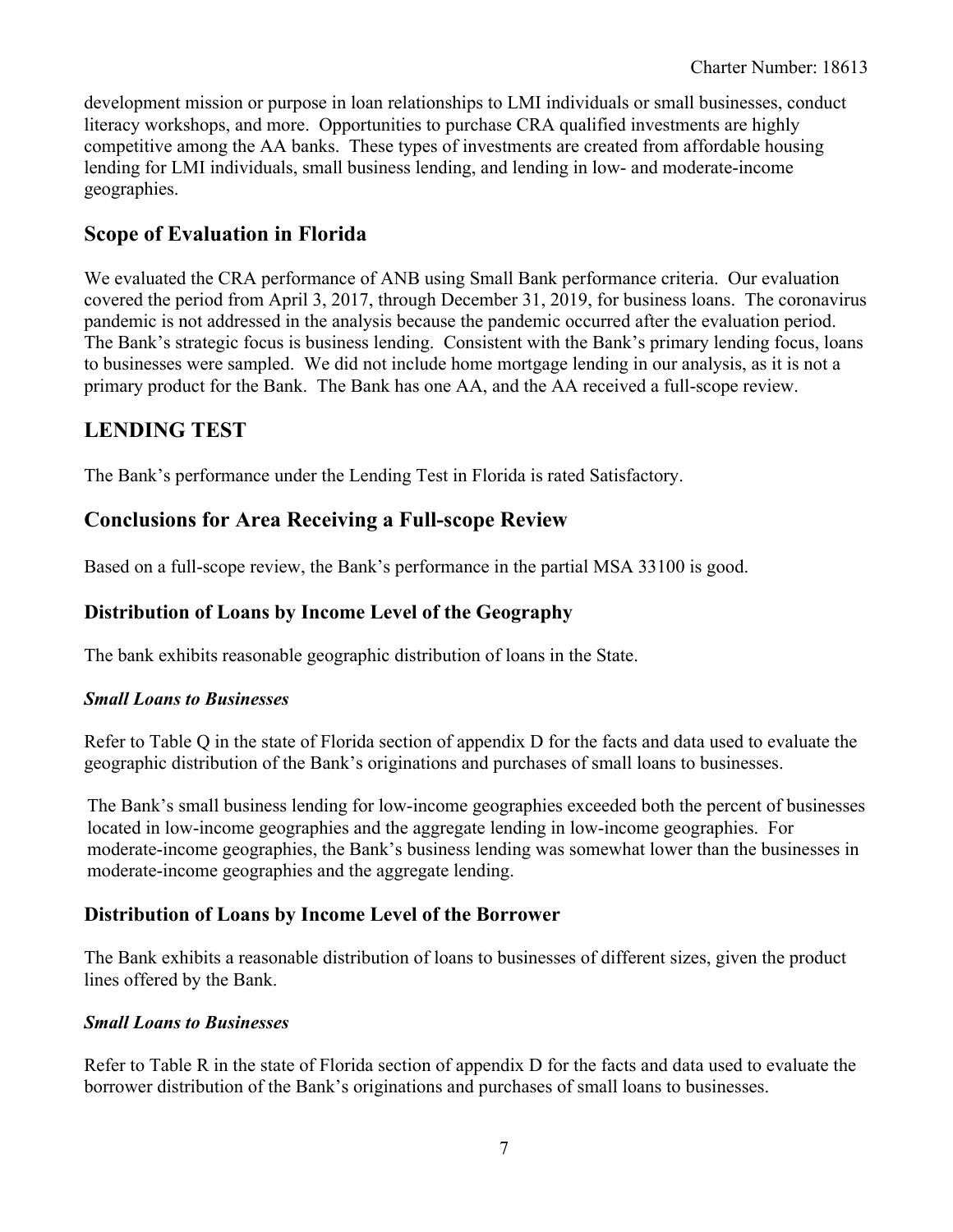The Bank's loans to businesses with revenues less than or equal to \$1 million was somewhat lower than the percent of businesses identified as having revenues less than or equal to \$1 million but exceeded the aggregate lending for these businesses. Several factors that pose challenges to the Bank's lending to small businesses include strong competition in the market, the Bank's limited product offering, singleunit bank with no dedicated small business lending team, and no formal marketing program targeted to small businesses. The Bank's marketing is mainly referral business. Comparisons to demographic data were made at the MSA level versus the MD level (Broward County).

#### **Responses to Complaints**

The Bank had no CRA related complaints during the evaluation period.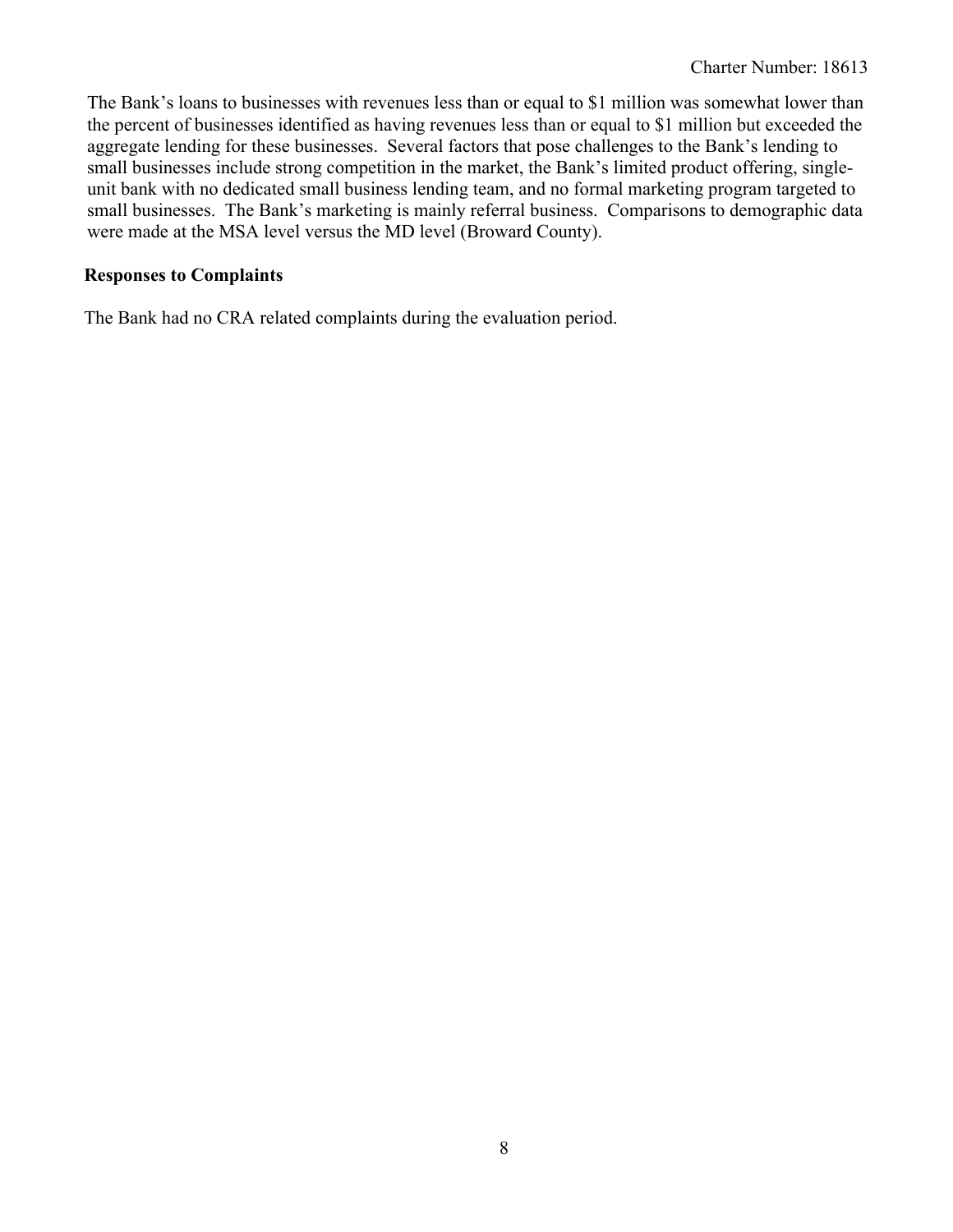## **Appendix A: Scope of Examination**

The following table identifies the time period covered in this evaluation, affiliate activities that were reviewed, and loan products considered. The table also reflects the MSAs and non-MSAs that received comprehensive examination review, designated by the term "full-scope," and those that received a less comprehensive review, designated by the term "limited-scope."

| <b>Time Period Reviewed:</b>                     | $01/01/2017$ to $12/31/2019$  |                          |
|--------------------------------------------------|-------------------------------|--------------------------|
| <b>Bank Products Reviewed:</b>                   | <b>Small Business Loans</b>   |                          |
|                                                  |                               |                          |
|                                                  |                               |                          |
| Affiliate(s)                                     | <b>Affiliate Relationship</b> | <b>Products Reviewed</b> |
| None                                             |                               |                          |
|                                                  |                               |                          |
|                                                  |                               |                          |
|                                                  |                               |                          |
| List of Assessment Areas and Type of Examination |                               |                          |
| <b>Rating and Assessment Areas</b>               | <b>Type of Exam</b>           | <b>Other Information</b> |
| <b>Florida</b>                                   |                               |                          |
| MSA 33100 Miami-Ft Lauderdale-                   |                               |                          |
| West Palm Beach, FL (partial)                    | Full Scope                    | <b>Broward County</b>    |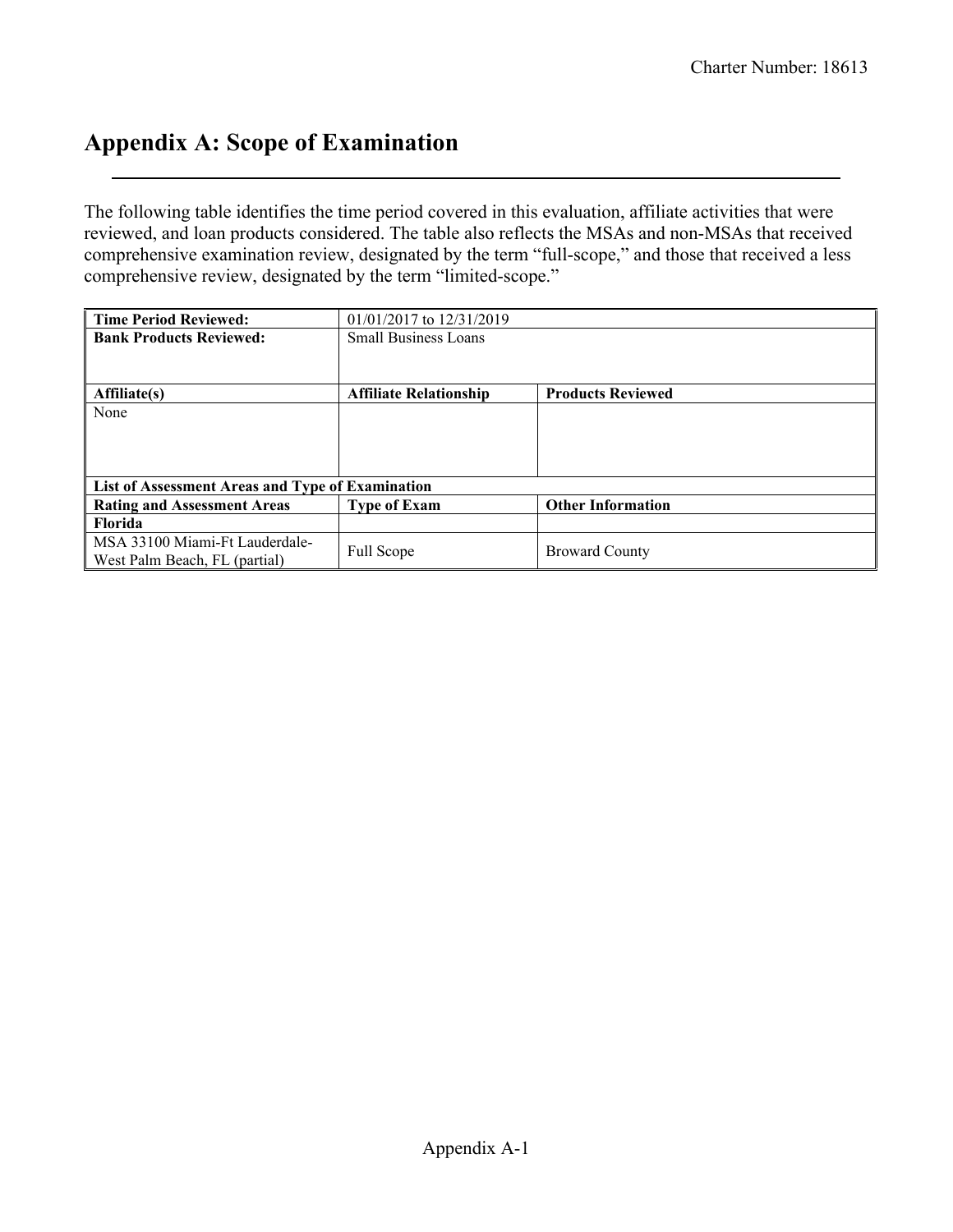# **Appendix B: Summary of MMSA and State Ratings**

| <b>RATINGS</b>         | <b>American National Bank</b> |
|------------------------|-------------------------------|
| Overall Bank:          | Lending Test Rating           |
| American National Bank | Satisfactory                  |
| MMSA or State:         |                               |
| Florida                | Satisfactory                  |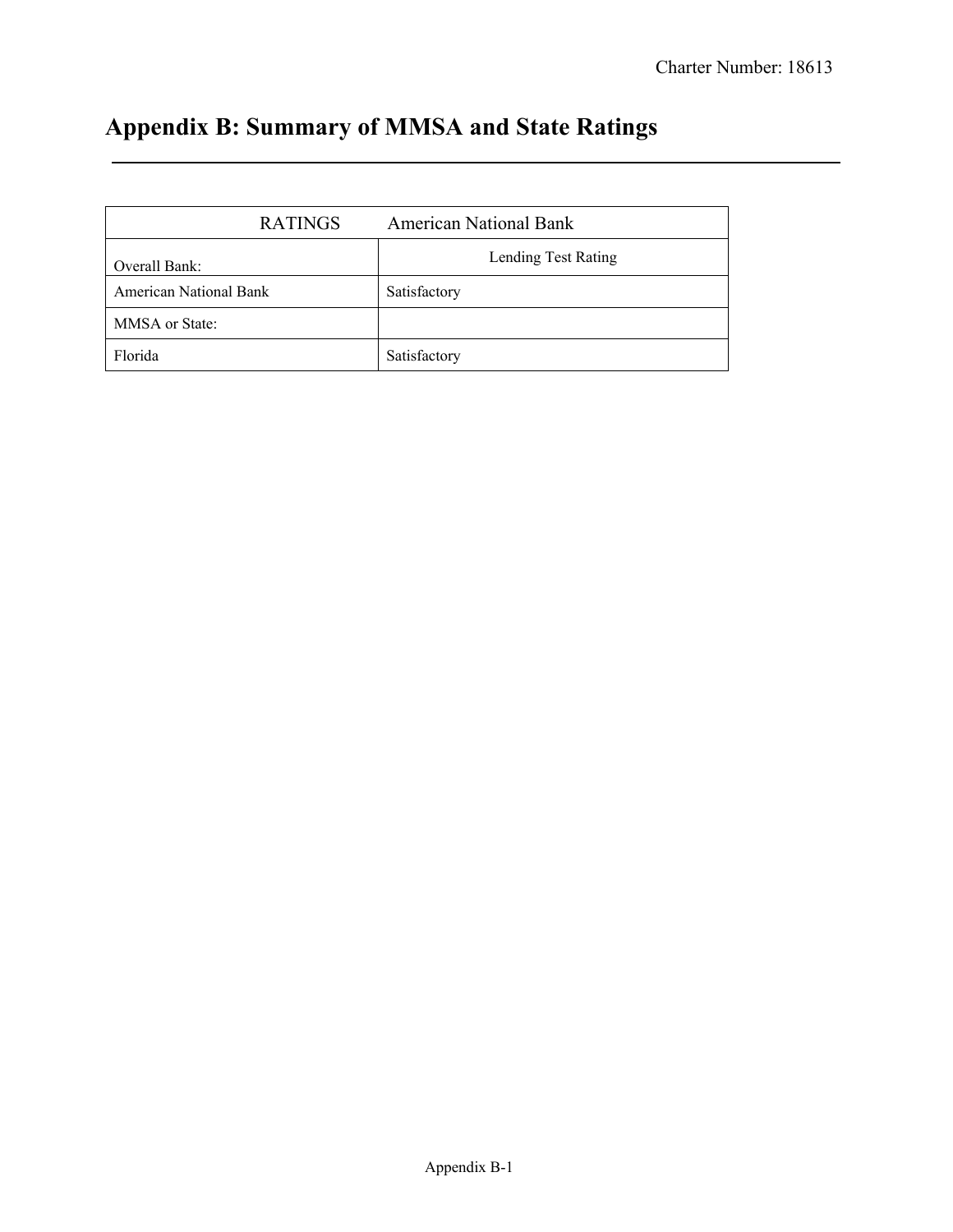## **Appendix C: Definitions and Common Abbreviations**

The following terms and abbreviations are used in this performance evaluation, including the CRA tables. The definitions are intended to provide the reader with a general understanding of the terms, not a strict legal definition.

**Affiliate:** Any company that controls, is controlled by, or is under common control with another company. A company is under common control with another company if the same company directly or indirectly controls both companies. For example, a bank subsidiary is controlled by the bank and is, therefore, an affiliate.

**Aggregate Lending (Aggt.):** The number of loans originated and purchased by all reporting lenders (HMDA or CRA) in specified income categories as a percentage of the aggregate number of loans originated and purchased by all reporting lenders in the state/assessment area.

**Census Tract (CT):** A small, relatively permanent statistical subdivision of a county delineated by a local committee of census data users for the purpose of presenting data. Census tracts nest within counties, and their boundaries normally follow visible features, but may follow legal geography boundaries and other non-visible features in some instances, Census tracts ideally contain about 4,000 people and 1,600 housing units.

**Combined Statistical Area (CSA):** A geographic entity consisting of two or more adjacent Core Based Statistical Areas with employment interchange measures of at least 15. An employment interchange measure is a measure of ties between two adjacent entities. The employment interchange measure is the sum of the percentage of workers living in the smaller entity who work in the larger entity and the percentage of employment in the smaller entity that is accounted for by workers who reside in the larger entity.

**Community Development (CD):** Affordable housing (including multifamily rental housing) for low- or moderate-income individuals; community services targeted to low- or moderate-income individuals; activities that promote economic development by financing businesses or farms that meet Small Business Administration Development Company or Small Business Investment Company programs size eligibility standards or have gross annual revenues of \$1 million or less; or activities that revitalize or stabilize low- or moderate-income geographies, distressed or underserved nonmetropolitan middleincome geographies, or designated disaster areas.

**Community Reinvestment Act (CRA):** The statute that requires the OCC to evaluate a bank's record of meeting the credit needs of its entire community, including LMI areas, consistent with the safe and sound operation of the bank, and to take this record into account when evaluating certain corporate applications filed by the bank.

**Consumer Loan(s):** A loan(s) to one or more individuals for household, family, or other personal expenditures. A consumer loan does not include a home mortgage, small business, or small farm loan. This definition includes the following categories: motor vehicle loans, credit card loans, other secured consumer loans, and other unsecured consumer loans.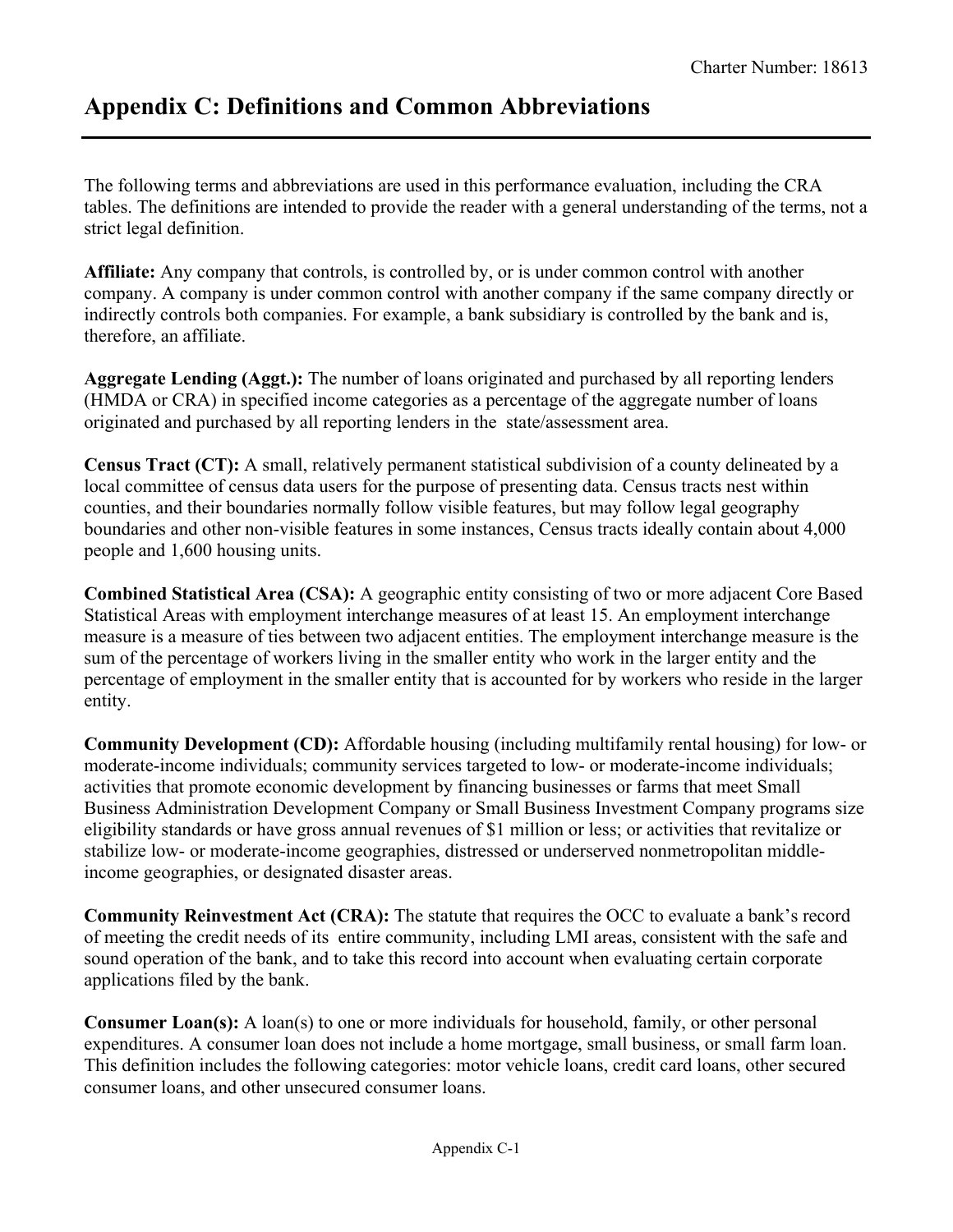**Family:** Includes a householder and one or more other persons living in the same household who are related to the householder by birth, marriage, or adoption. The number of family households always equals the number of families; however, a family household may also include non-relatives living with the family. Families are classified by type as either a married-couple family or other family, which is further classified into 'male householder' (a family with a male householder' and no wife present) or 'female householder' (a family with a female householder and no husband present).

**Full-Scope Review:** Performance under the Lending, Investment, and Service Tests is analyzed considering performance context, quantitative factors (e.g., geographic distribution, borrower distribution, and total number and dollar amount of investments), and qualitative factors (e.g., innovativeness, complexity, and responsiveness).

**Geography:** A census tract delineated by the United States Bureau of the Census in the most recent decennial census.

**Home Mortgage Disclosure Act (HMDA):** The statute that requires certain mortgage lenders that conduct business or have banking offices in a metropolitan statistical area to file annual summary reports of their mortgage lending activity. The reports include such data as the race, gender, and the income of applicants, the amount of loan requested, the disposition of the application (e.g., approved, denied, and withdrawn), the lien status of the collateral, any requests for preapproval, and loans for manufactured housing.

**Home Mortgage Loans:** A closed-end mortgage loan or an open-end line of credit as these terms are defined under 12 CFR 1003.2, and that is not an excluded transaction under 12 CFR 1003.3(c)(1) through  $(c)(10)$  and  $(c)(13)$ .

**Household:** Includes all persons occupying a housing unit. Persons not living in households are classified as living in group quarters. In 100 percent tabulations, the count of households always equals the count of occupied housing units.

**Limited-Scope Review:** Performance under the Lending, Investment, and Service Tests is analyzed using only quantitative factors (e.g., geographic distribution, borrower distribution, total number and dollar amount of investments, and branch distribution).

**Low-Income Individual:** Individual income that is less than 50 percent of the area median income.

**Low Income Geography:** A census tract with a median family income that is less than 50 percent.

**Market Share:** The number of loans originated and purchased by the institution as a percentage of the aggregate number of loans originated and purchased by all reporting lenders in the state/assessment area.

**Median Family Income (MFI):** The median income determined by the U.S. Census Bureau every five years and used to determine the income level category of geographies. The median is the point at which half of the families have income above, and half below, a range of incomes. Also, the median income determined by the Federal Financial Institutions Examination Council (FFIEC) annually that is used to determine the income level category of individuals. For any given area, the median is the point at which half of the families have income above, and half below, a range of incomes.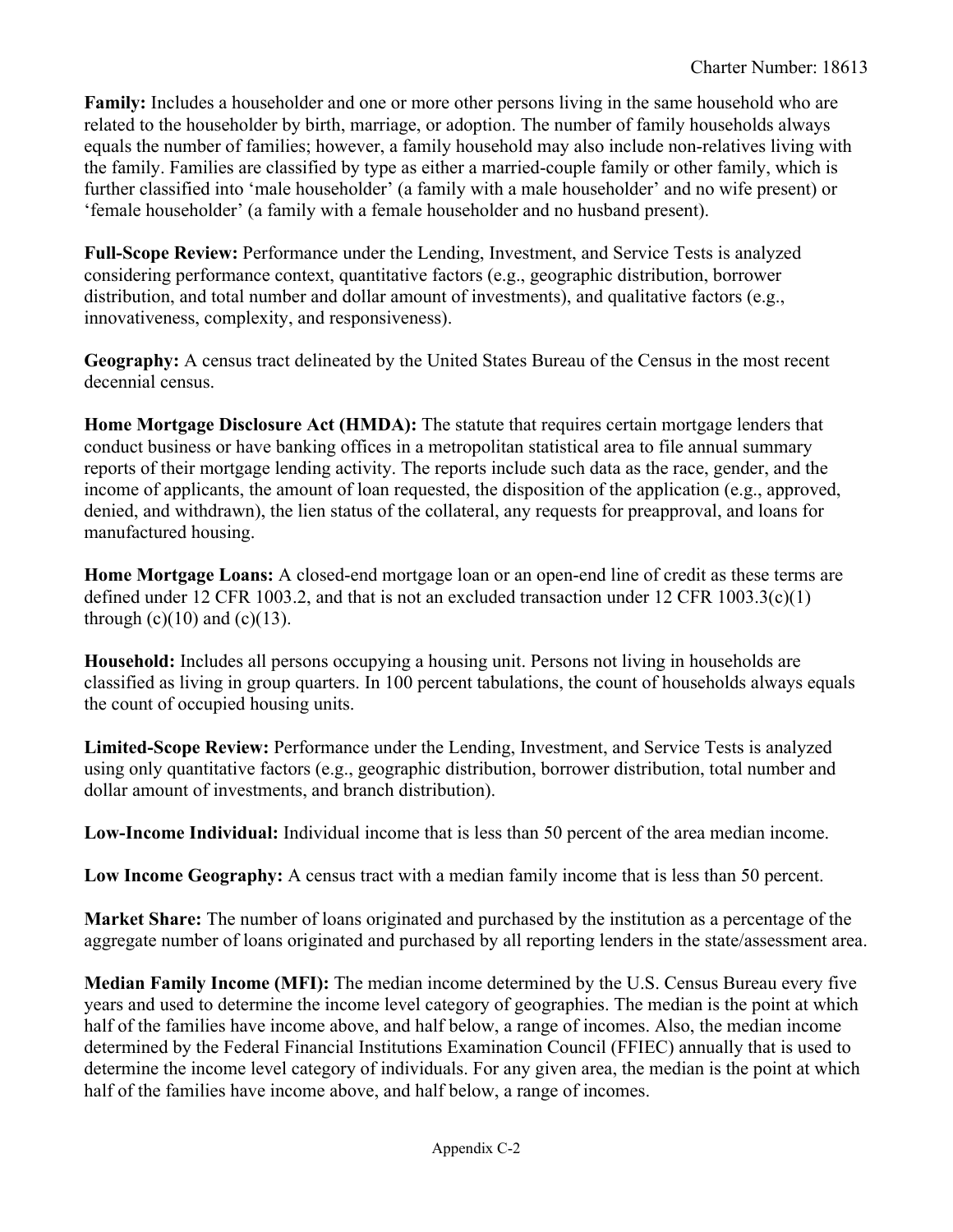**Metropolitan Division:** As defined by Office of Management and Budget, a county or group of counties within a Core Based Statistical Area that contains an urbanized population of at least 2.5 million. A Metropolitan Division consists of one or more main/secondary counties that represent an employment center or centers, plus adjacent counties associated with the main/secondary county or counties through commuting ties.

**Metropolitan Statistical Area:** An area, defined by the Office of Management and Budget, as a core based statistical area associated with at least one urbanized area that has a population of at least 50,000. The Metropolitan Statistical Area comprises the central county or counties containing the core, plus adjacent outlying counties having a high degree of social and economic integration with the central county or counties as measured through commuting.

**Middle-Income:** Individual income that is at least 80 percent and less than 120 percent of the area median income, or a median family income that is at least 80 percent and less than 120 percent, in the case of a geography

**Moderate-Income:** Individual income that is at least 50 percent and less than 80 percent of the area median income, or a median family income that is at least 50 percent and less than 80 percent, in the case of a geography.

**Multifamily:** Refers to a residential structure that contains five or more units**.** 

**Owner-Occupied Units:** Includes units occupied by the owner or co-owner, even if the unit has not been fully paid for or is mortgaged.

**Qualified Investment:** A qualified investment is defined as any lawful investment, deposit, membership share, or grant that has as its primary purpose community development.

**Rating Area:** A rated area is a state or multi-state metropolitan statistical area. For an institution with domestic branches in only one state, the institution's CRA rating would be the state rating. If an institution maintains domestic branches in more than one state, the institution will receive a rating for each state in which those branches are located. If an institution maintains domestic branches in two or more states within a multi-state metropolitan statistical area, the institution will receive a rating for the multi-state metropolitan statistical area.

 are classified as commercial and industrial loans. **Small Loan(s) to Business(es):** A loan included in 'loans to small businesses' as defined in the Consolidated Report of Condition and Income (Call Report) instructions. These loans have original amounts of \$1 million or less and typically are either secured by nonfarm or nonresidential real estate or

**Small Loan(s) to Farm(s):** A loan included in 'loans to small farms' as defined in the instructions for preparation of the Consolidated Report of Condition and Income (Call Report). These loans have original amounts of \$500,000 or less and are either secured by farmland or are classified as loans to finance agricultural production and other loans to farmers.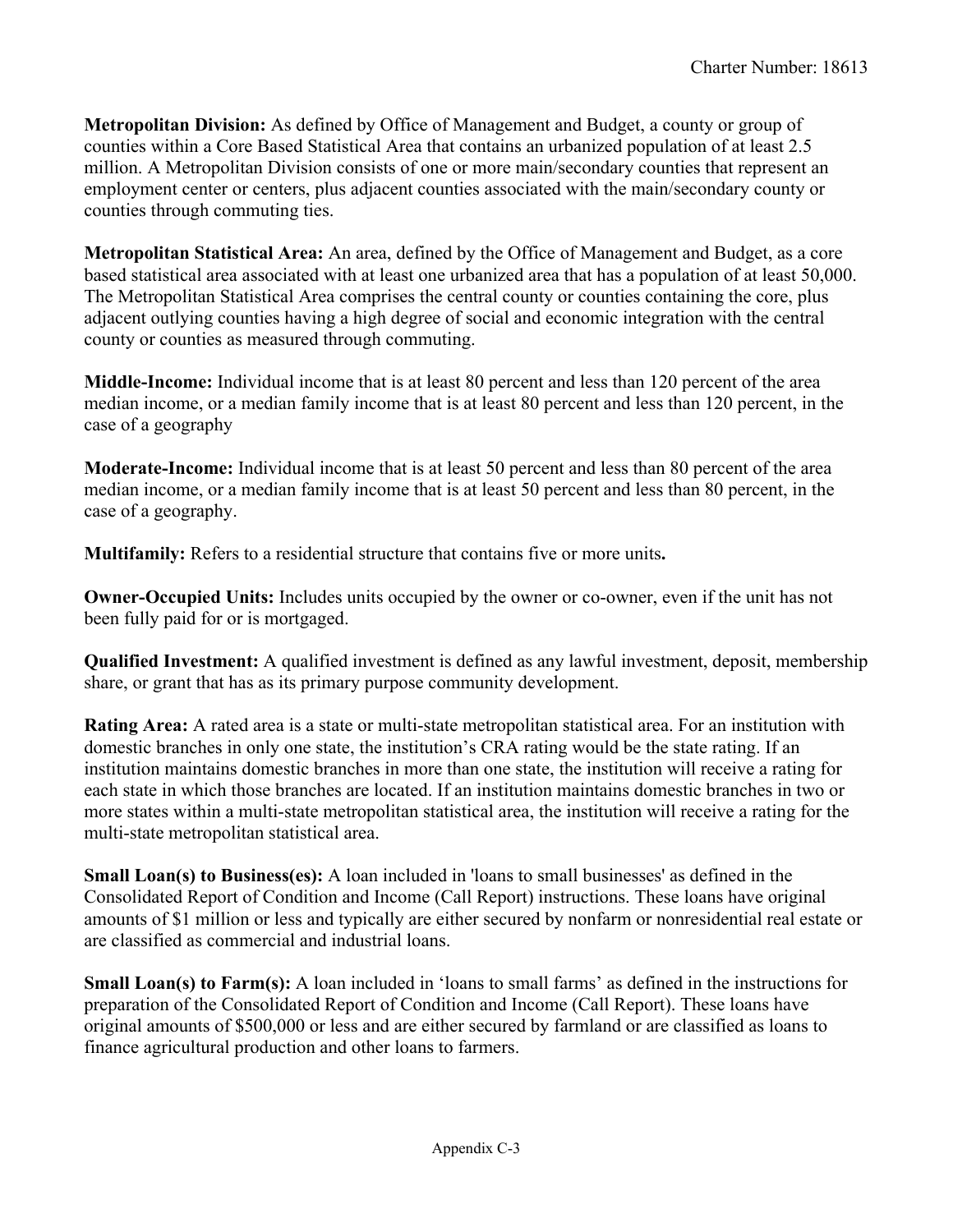**Tier 1 Capital:** The total of common shareholders' equity, perpetual preferred shareholders' equity with non-cumulative dividends, retained earnings and minority interests in the equity accounts of consolidated subsidiaries.

**Upper-Income:** Individual income that is at least 120 percent of the area median income, or a median family income that is at least 120 percent, in the case of a geography.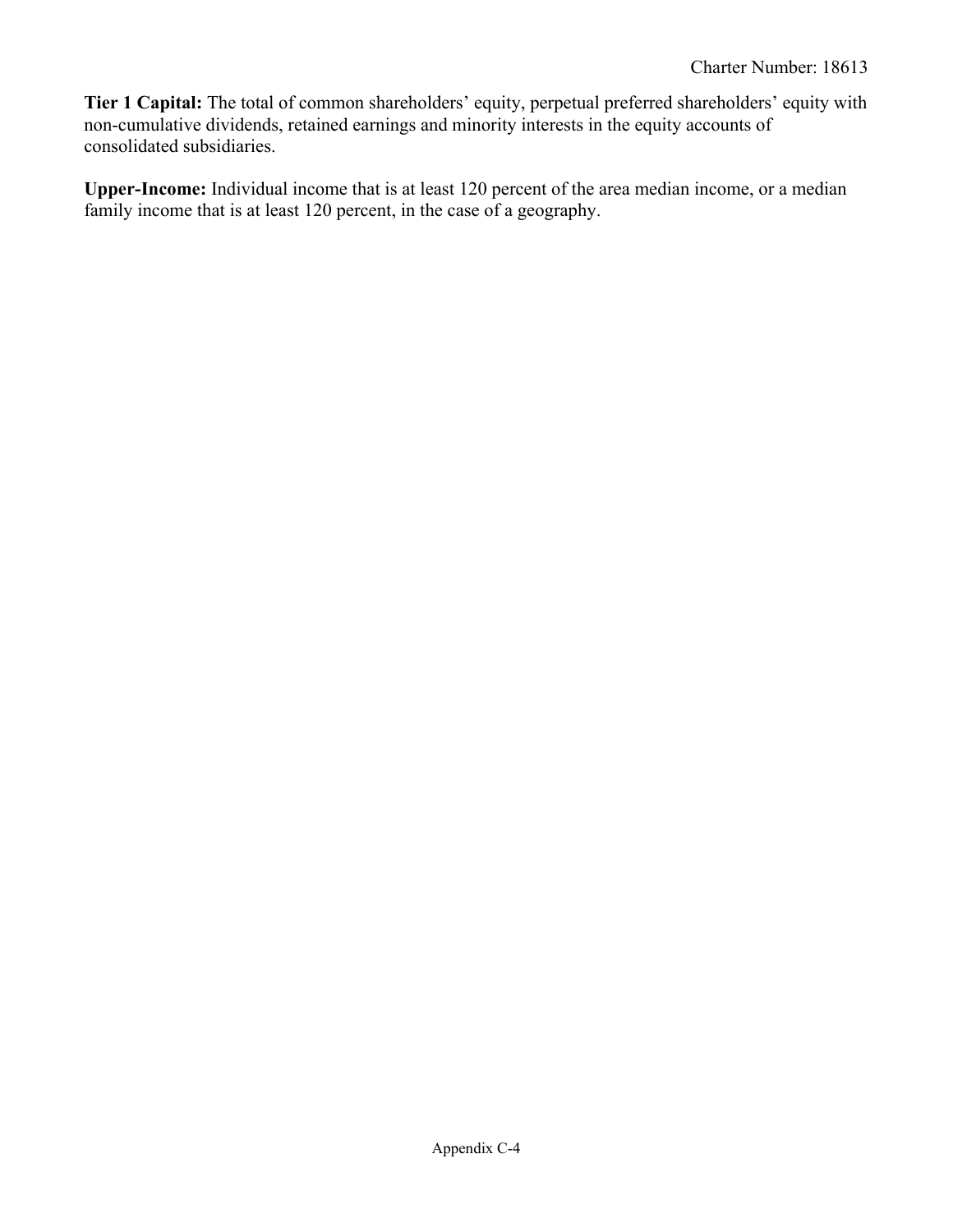## **Content of Standardized Tables**

A separate set of tables is provided for each state. All multistate metropolitan statistical areas, if applicable, are presented in one set of tables. References to the "bank" include activities of any affiliates that the bank provided for consideration (refer to appendix A: Scope of the Examination). For purposes of reviewing the Lending Test tables, the following are applicable: (1) purchased are treated as originations; and (2) "aggregate" is the percentage of the aggregate number of reportable loans originated and purchased by all HMDA or CRA-reporting lenders in the MMSA/assessment area. Deposit data are compiled by the FDIC and are available as of June  $30<sup>th</sup>$  of each year. Tables without data are not included in this PE.

The following is a listing and brief description of the tables included in each set:

- **Table O. Assessment Area Distribution of Home Mortgage Loans by Income Category of the Geography** - Compares the percentage distribution of the number of loans originated and purchased by the bank in low-, moderate-, middle-, and upper-income geographies to the percentage distribution of owner-occupied housing units throughout those geographies. The table also presents aggregate peer data for the years the data is available.
- **Table P. Assessment Area Distribution of Home Mortgage Loans by Income Category of the Borrower** - Compares the percentage distribution of the number of loans originated and purchased by the bank to low-, moderate-, middle-, and upper-income borrowers to the percentage distribution of families by income level in each MMSA/assessment area. The table also presents aggregate peer data for the years the data is available.
- **Table Q. Assessment Area Distribution of Loans to Small Businesses by Income Category of the Geography** - The percentage distribution of the number of small loans (less than or equal to \$1 million) to businesses that were originated and purchased by the bank in low-, moderate-, middle-, and upper-income geographies compared to the percentage distribution of businesses (regardless of revenue size) in those geographies. Because arrogate small business data are not available for geographic areas smaller than counties, it may be necessary to compare bank loan data to aggregate data from geographic areas larger than the bank's assessment area.
- **Table R. Assessment Area Distribution of Loans to Small Businesses by Gross Annual Revenue**  - Compares the percentage distribution of the number of small loans (loans less than or equal to \$1 million) originated and purchased by the bank to businesses with revenues of \$1 million or less to: 1) the percentage distribution of businesses with revenues of greater than \$1 million; and, 2) the percentage distribution of businesses for which revenues are not available. The table also presents aggregate peer small business data for the years the data is available.
- **Table S. Assessment Area Distribution of Loans to Farms by Income Category of the Geography** - The percentage distribution of the number of small loans (less than or equal to \$500,000) to farms originated and purchased by the bank in low-, moderate-, middle-,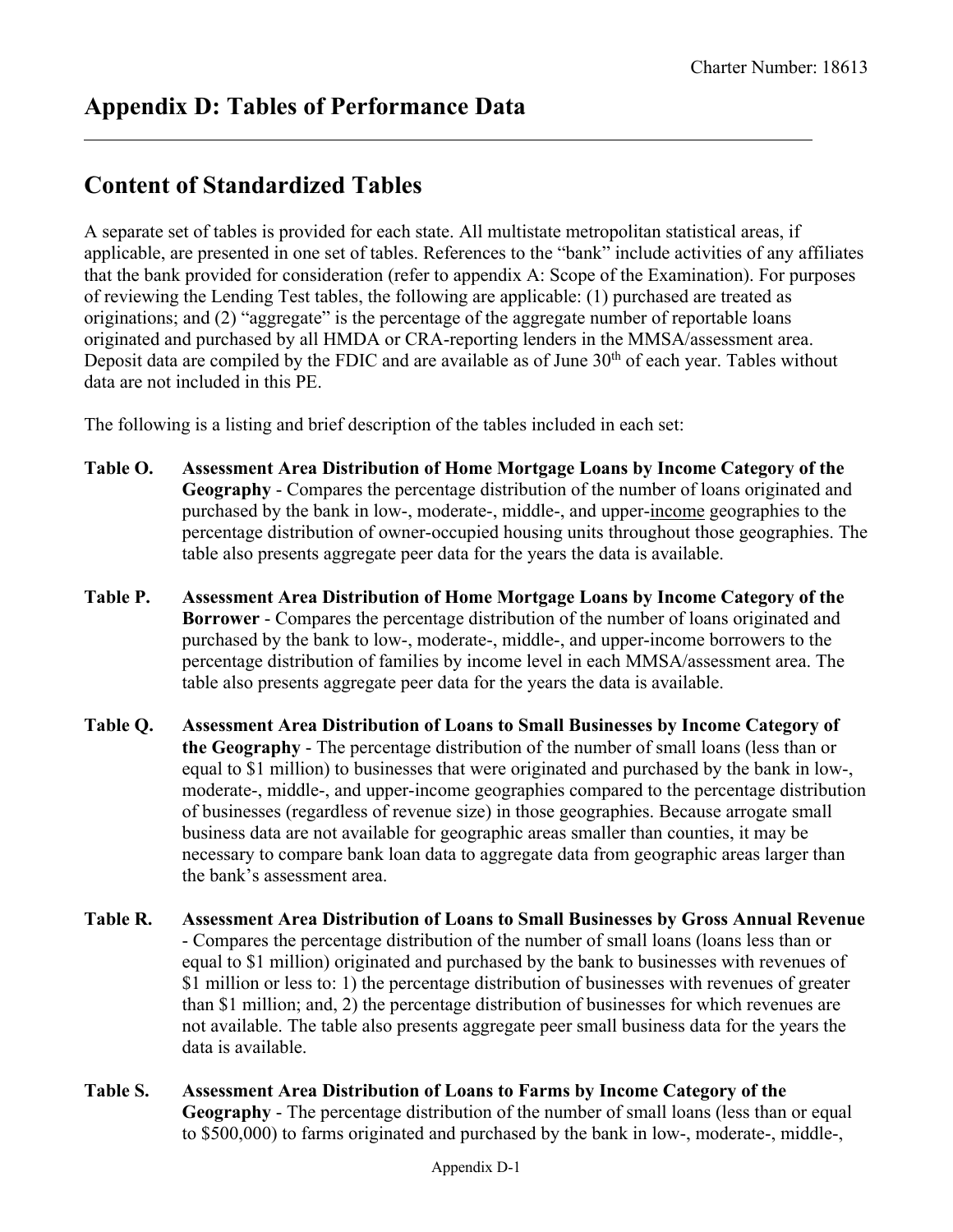and upper-income geographies compared to the percentage distribution of farms (regardless of revenue size) throughout those geographies. The table also presents aggregate peer data for the years the data is available. Because aggregate small farm data are not available for geographic areas smaller than counties, it may be necessary to use geographic areas larger than the bank's assessment area.

- **Table T. Assessment Area Distribution of Loans to Farms by Gross Annual Revenues**  Compares the percentage distribution of the number of small loans (loans less than or equal to \$500 thousand) originated and purchased by the bank to farms with revenues of \$1 million or less to: 1) the percentage distribution of farms with revenues of greater than \$1 million; and, 2) the percentage distribution of farms for which revenues are not available. The table also presents aggregate peer small farm data for the years the data is available.
- **Table U. Assessment Area Distribution of Consumer Loans by Income Category of the Geography** - Compares the percentage distribution of the number of loans originated and purchased by the bank in low-, moderate-, middle-, and upper-income geographies to the percentage distribution of households in those geographies.
- percentage distribution of households by income level in each MMSA/assessment area. **Table V. Assessment Area Distribution of Consumer Loans by Income Category of the Borrower** - Compares the percentage distribution of the number of loans originated and purchased by the bank to low-, moderate-, middle-, and upper-income borrowers to the percentage distribution of households by income level in each MMSA/assessment area.<br>
Appendix D-2